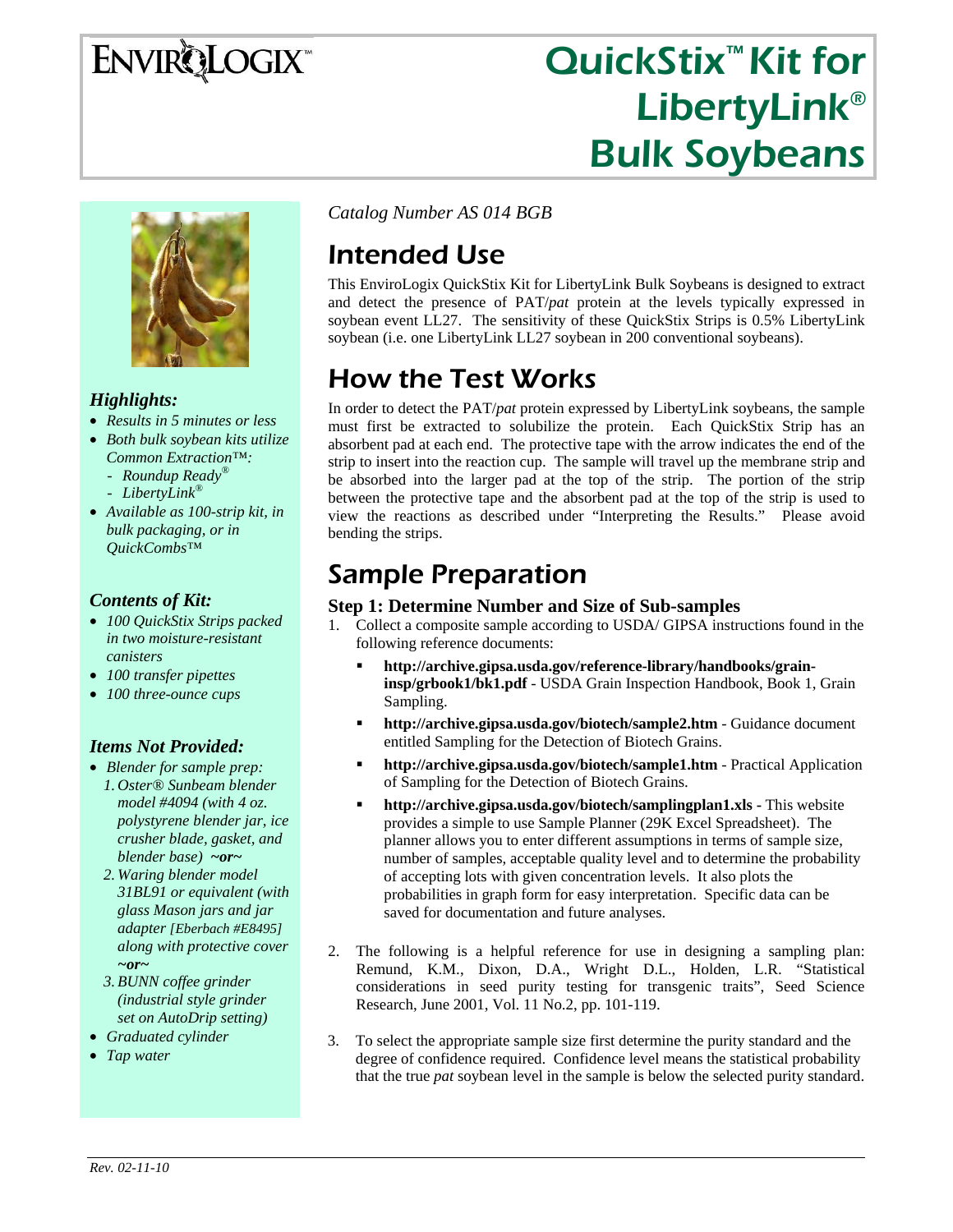4. Table 1 provides a guideline for determining the number of 200 bean subsamples necessary to provide effective screening for different GM concentrations at a 95% confidence level.

|  | Table 1 - Number of 200 soybean subsamples required for testing |  |  |  |
|--|-----------------------------------------------------------------|--|--|--|
|  |                                                                 |  |  |  |

| <b>Confidence</b><br>Level $(\% )$ | LibertyLink PAT/pat (Event LL27)<br><b>Soybean Screening Level</b> |         |  |  |
|------------------------------------|--------------------------------------------------------------------|---------|--|--|
|                                    | $0.75 \%$                                                          | $0.5\%$ |  |  |
| 95%                                |                                                                    |         |  |  |

#### **Step 2: Determine Sub-sample Weight, Jar Size and Grind Times**

- 1. Determine average weight of individual bean lot to be tested (weigh 100 beans, divide by 100).
- 2. Calculate the weight of the number of beans to sub-sampled and tested (number of beans X Average Weight/bean).
- 3. Choose an appropriate jar size and grind time based on the type of blender available for sub-sample preparation (see Table 2). Oster Sunbeam Blender with ice crusher blade is recommended over the Waring Blender for its bean grinding efficiency. (Note that bean grind time is longer and requires additional steps\* when using a Waring Blender).

#### **Table 2 - Soybeans**

|               |                     |              |                | Grind Time                     |
|---------------|---------------------|--------------|----------------|--------------------------------|
| # of Beans    |                     | Sub-sample   |                | on High                        |
| (approximate) | <b>Blender Type</b> | weight $(g)$ | Jar size (oz.) | Speed                          |
| 100-200       | Oster<br>Sunbeam    | 16-38        | 8              | 20 seconds                     |
| 100           | Waring              | 16-38        | 8              | 60 seconds<br>$(2 X 30 sec.*)$ |
| 200-400       | Waring              | 38-65        | 16             | 60 seconds<br>$(2 X 30 sec.*)$ |

For best results blend beans for  $\frac{1}{2}$  of total time, remove the jar and shake to redistribute larger particles, replace and resume grinding.

#### **Prepare the sample**

- 1. Weigh sample into the appropriate vessel.
- 2. Put protective cover over glass jars.
- 3. Grind sample on high speed until all whole beans are finely ground.
- 4. Add the volume of tap water calculated by the formula (above, left).
- 5. Cap and shake jar vigorously until the entire sample is wet (20-30 seconds, depending on the number of grains). Sample will begin to settle immediately and liquid can be drawn off at that time. Avoid pulling up particles with the transfer pipette.
- 6. Transfer 12 mL of the liquid extract from above the settled soybean solids into the 3 oz. sample cup. The level of extract should be above the bottom of the arrow tape yet below the top of the arrow on the bottom portion of the strip.
- 7. To prevent cross-contamination, thoroughly clean blender parts and jars of dust and residue prior to preparation of a second sample. Use a new transfer pipette and cup for each sample.



*Choose grinding method* 

*Soybean Common Extraction* Grams of beans  $x$  5 = mL water For example:  $(100 \times 0.15) = 15g$  $15 g \times 5 = 75$  mL water

*Extract in tap water* 



*Transfer extract to cup, about 3 pipettefuls*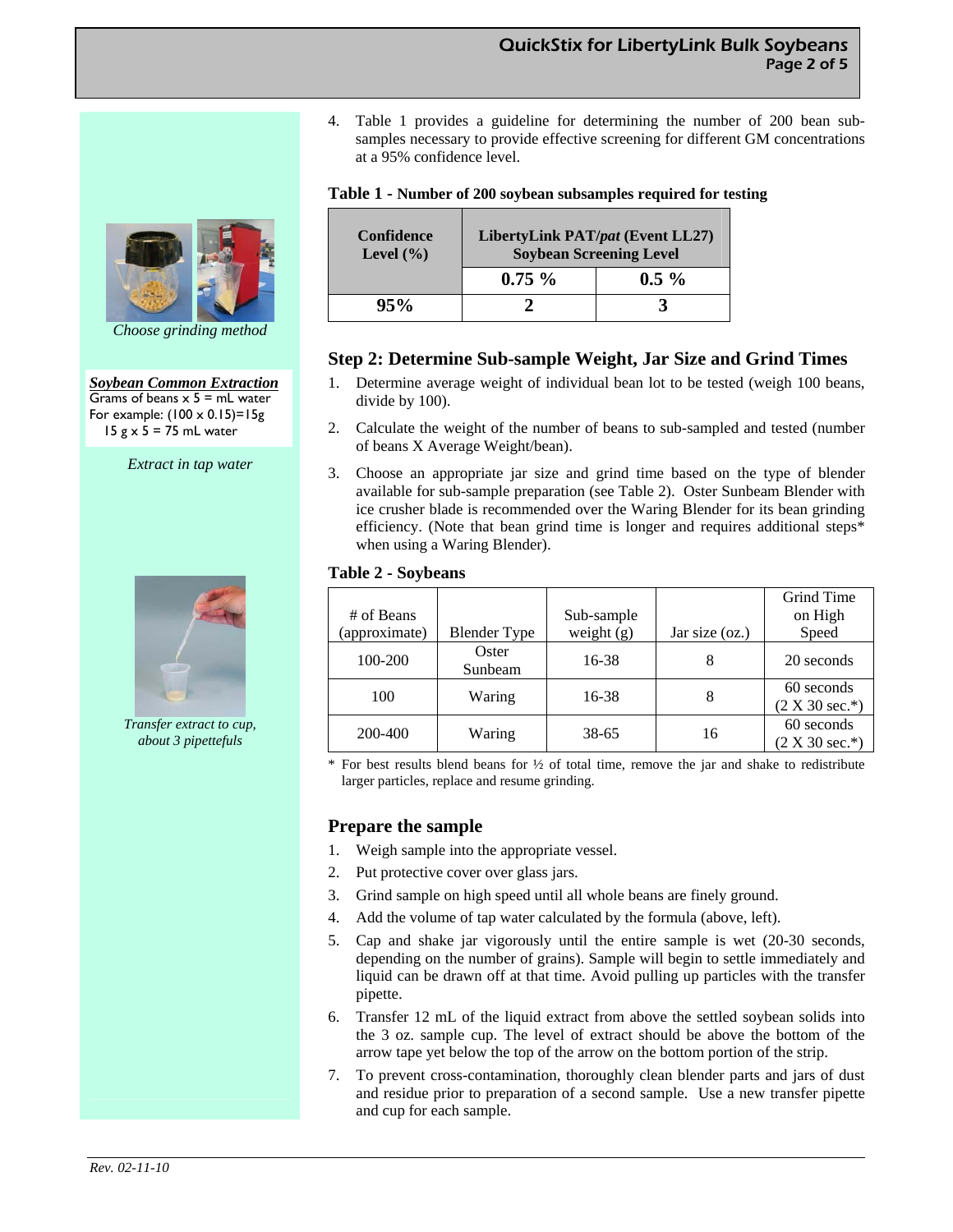**Control Line** 

**Cut Here** 

**Test Line** 



*Any clearly discernable pink Test Line is considered positive* 

### How to Run the QuickStix Strip Test

- 1. Allow refrigerated canisters to come to room temperature before opening. Remove the QuickStix Strips to be used. Avoid bending the strips. Reseal the canister immediately.
- 2. Place the strip into the three-ounce cup containing 12 mL of the liquid soybean extract. The sample will travel up the strip.
- 3. Allow the strip to develop for 5 minutes before making final assay interpretations. Positive sample results may become obvious much more quickly.
- 4. To retain the strip, or for use in the QuickScan System, cut off and discard the bottom section of the strip covered by the arrow tape.

**NOTE: Use extreme caution to prevent sample-to-sample cross-contamination with grain, fluids, or disposables.** 

### Interpreting the Results

Development of the Control Line within 5 minutes indicates that the strip has functioned properly. Any strip that does not develop a Control Line should be discarded, and the sample re-tested using another strip.

If the extract is from a sample containing at least 0.5% LibertyLink soybean (1 in 200), a second line (Test Line) will develop on the membrane strip between the Control Line and the protective arrow tape. The results should be interpreted as positive for PAT/*pat* protein expression.

If the extract is from a negative sample, the strip will only show the control line.

## Kit Storage

QuickStix can be stored at room temperature, or refrigerated for a longer shelf life. Note the shelf life on the kit box for each storage temperature. The kit may be used in field applications; however, prolonged exposure to high temperatures may adversely affect the test results. Do not open the desiccated canister until ready to use the test strips.

### Precautions and Notes

- This kit is designed to screen for presence or absence only, and is not meant to be quantitative.
- This product is currently not applicable for use in any other crop.
- As with all tests, it is recommended that results be confirmed by an alternate method when necessary.
- The assay has been optimized to be used with the protocol provided in the kit. Deviation from this protocol may invalidate the results of the test.
- The results generated through the proper use of this diagnostic tool reflect the condition of the working sample directly tested. Extrapolation as to the condition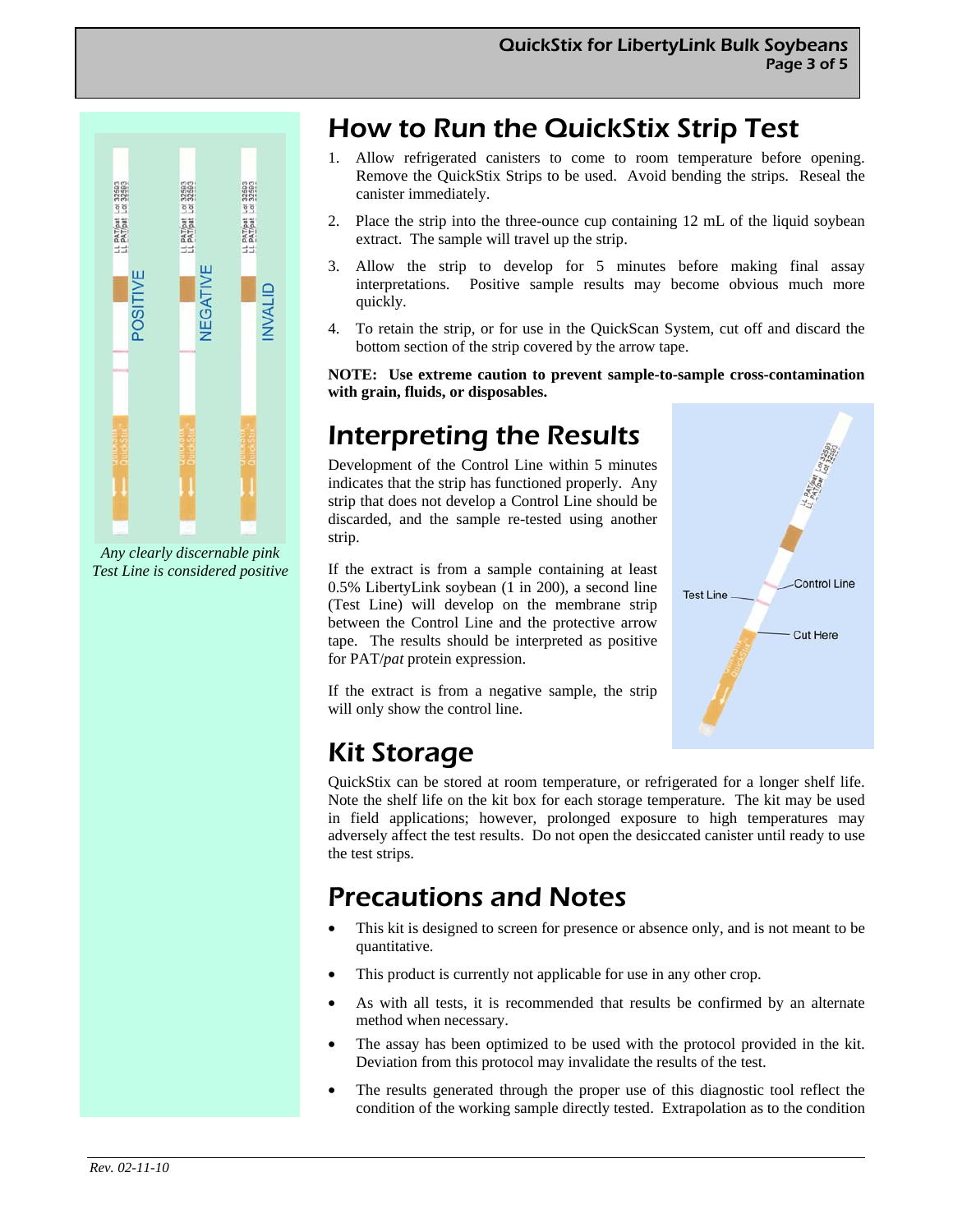of the originating lot, from which the working sample was derived, should be based on sound sampling procedures and statistical calculations which address random sampling effects, non-random seed lot sampling effects and assay system uncertainty. A negative result obtained when properly testing the working sample does not necessarily mean the originating lot is entirely negative for the analyte or protein in question.

- Warning: a strong positive result may safely be interpreted in as little as 2 minutes after sample addition. It is not safe, however, to interpret negative results prior to 5 minutes.
- Protect all components from hot or cold extremes of temperature when not in use.
- CAUTION: Tightly closed containers of soy extract, if left sitting for several hours, may ferment and cause the lid or container to burst. Dispose of extract when testing is complete.